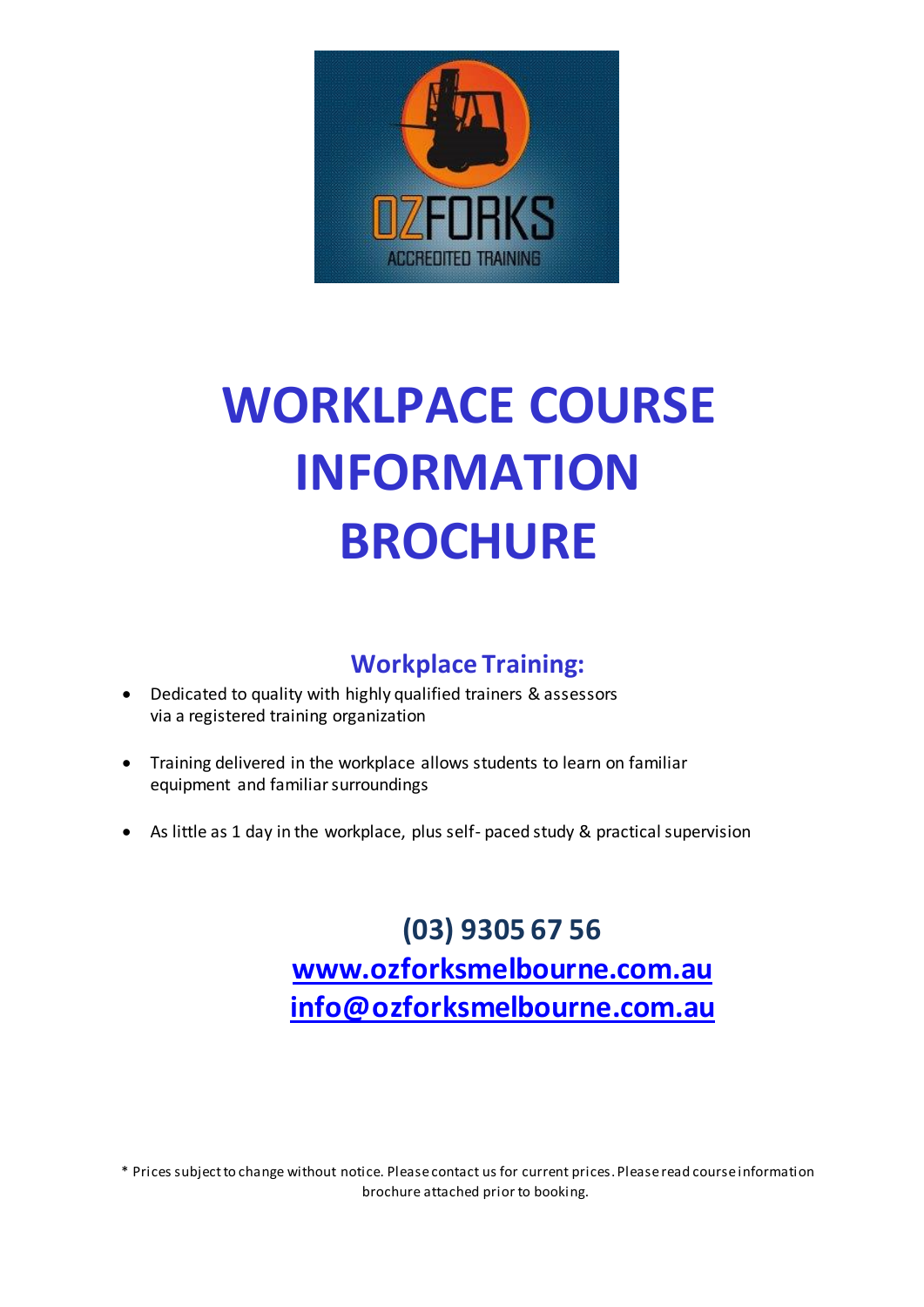



#### **Introduction:**

This unit of competency is delivered by OZFORKS. in conjunction with AITAC P/L Registered Training Organisation (RTO) 3591. ITA is responsible for the training and assessment and AITAC P/L are responsible for ensuring the training and assessment is nationally recognised. TLILIC2001 is a unit of competency from the TLI10 Transport and Logistics Training Package. The unit is delivered within the workplace via a combination of face to face training, self-paced learning and on the job operation of the forklift truck.

#### **Information forEmployers:**

This training can be successfully delivered in a Workplace, provided the employer is fully aware of their roles and responsibilities, and can provide suitable facilities and equipment. The employer must also facilitate the removal of the student(s) from normal work duties for the training and assessment.

#### **Benefitsofthistraining:**

Students assessed as competent will be eligible to apply to WorkSafe for a Licence to Perform High RiskWork.

#### **Eligibility and prerequisites:**

- Must be 18 years of age or over
- There is an ID requirement that must be met (please refer to "Proof of Identity" in this brochure)
- Basic English, literacy and numeracy skills at a level sufficient to read and interpret workplace documentation.
- Must not currently hold an equivalent High Risk Work Licence (LF) from any jurisdiction in Australia
- **The Assessment must be conducted in English without the use of an interpreter, and applicants need to understand that there is a requirement to complete a closed book theory assessment, calculation assessment and a practical driving assessment.**

#### **Course Contents:**

| • High Risk Work and OH&S Legislation         | Load Centre Distance & Rated Capacity<br>$\bullet$ |
|-----------------------------------------------|----------------------------------------------------|
| • Plan Work - Hazard Identification / Control | • Fork lift Attachments                            |
| Measures                                      | • Pre-Start and Operational Checks                 |
| • Consultation and Communication              | • Fault Reporting                                  |
| • Fork lift Characteristics                   | <b>Load Shifting</b><br>$\bullet$                  |
| • Centre of Gravity                           | • Emergency Procedures                             |
| Stability                                     | Shut Down                                          |

#### **Course Fee:**

**Course Fee** (Training and Assessment) **Refer Website** Refer Website **Re-Assessment Fee** (if required) \$150.00 **Verbal Assessments** *(to be arranged prior to assessment)* \$95.00 extra per person

### **Payment Terms:**

**Companies:** To be invoiced **Individuals:** Upon booking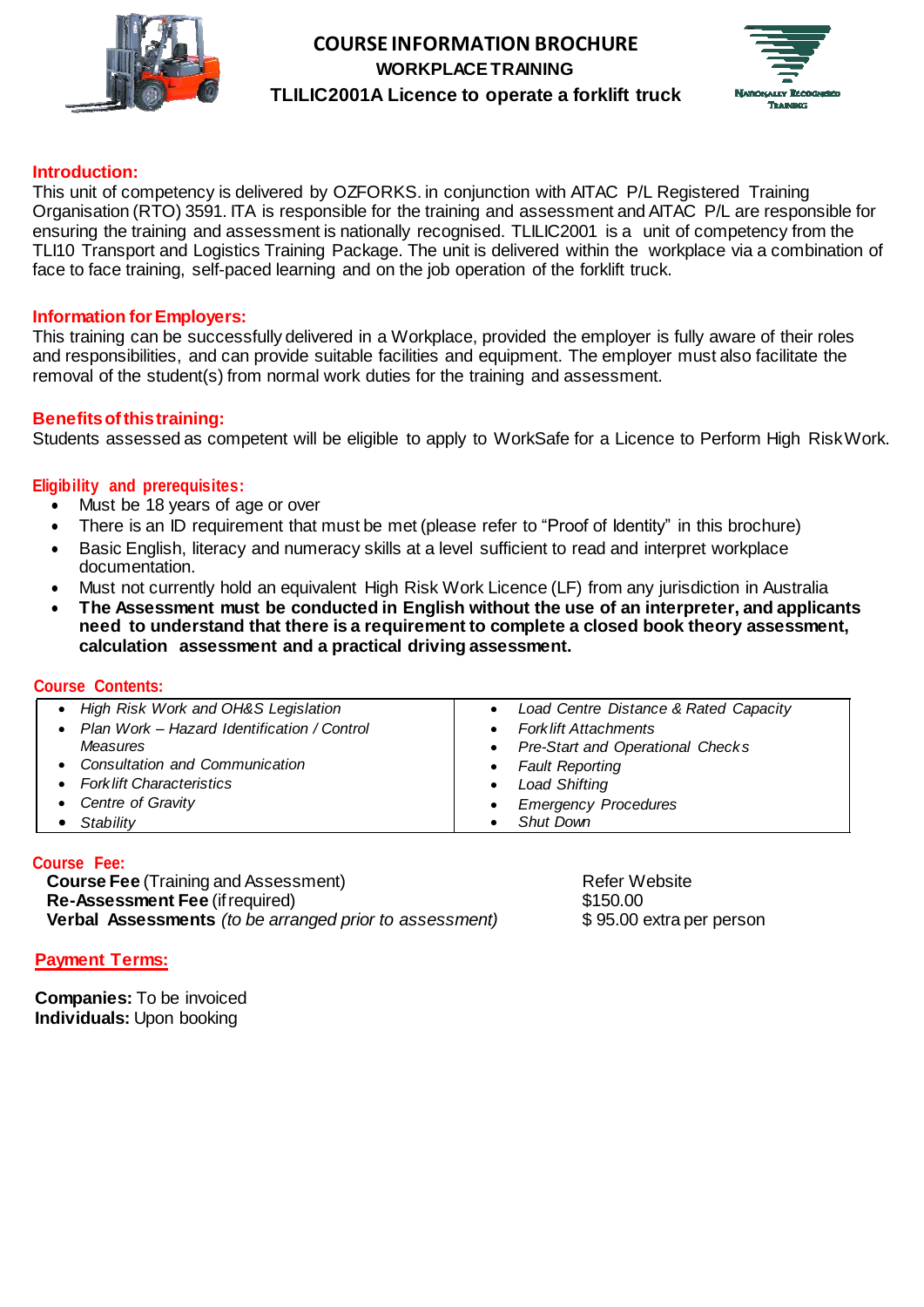



# **Length of Course / Training Plan:**

Training / Assessment Plans will be developed with students and employers to ensure that individual needs are met. Training includes face to face, self- paced theory study and supervised workplace forklift operations.

An example of how the Training/Assessment Plan may be structured as follows:

- Students are required to read and complete questions in the student study guide which will be supplied on course commencement and forklift practice operation under direct supervision of a licenced person. Once the self-paced component is completed;
- 
- The High Risk Work Trainer / Assessor will deliver group session that will consist of theory and driving review followed by assessment. Timeframes and training dates are negotiated with the students and employer at booking.

#### **Assessment:**

Assessment of this unit is conducted by an Appointed High Risk Work Assessor who is registered by WorkSafe, using a Mandated National Assessment Instrument. The Assessment will be conducted in three sections, a Knowledge assessment, a Calculations Assessment which includes basic calculations that can be completed with the aid of a calculator, and a Practical driving assessment. The outcome of the Assessment will be Competent or Not Yet Competent. If you are assessed as Not Yet Competent, a revised training / assessment plan will be completed; if you choose to do a re-assessment a re-assessment fee will apply which is listed under course fees.

#### **Licence Fees:**

Upon successful completion of this unit of competency, students will be issued with a WorkSafe Notice of Assessment (Temporary Licence) and WorkSafe licence application form which is to be completed and returned to OZFORKS. The application fee for this 5 year licence is \$94.00 payable directly to WorkSafe. This fee is separate from your course fee. Payment options are cheque, money order, MasterCard, visa .The RTO will forward the application form to Worksafe with other required documents.

#### **Proof of Identity:**

.

WorkSafe Victoria's aim is to ensure that the person to whom they issue a High Risk Work licence is the person who attended the training. In order to accomplish this WorkSafe require AITAC (RTO) to verify the identity of the training course participant.

#### *Examples of Documents that can be used as proof of identification:*

- Passport (Australian Passport current or expired within the last two years, but not cancelled, International Passport must be current)
- Drivers Licence or Boat Operator Licence Australian with photo, must be current
- Drivers Learners Permit Australian with photo, must be current
- Firearm Licence Victorian with photo, must be current.
- Licence to Perform High Risk Work or equivalent photo certificate of competency that is current, not expired.
- State, Territory or Federal Government Employee ID Card with photo
- Other Australian Government issued ID card with photo
- Photo Identity Card issued by a Tertiary Education Institution must be current
- Keypass ID Card with photo, must be current or Consumer Affairs Victoria Proof of Age Card with photo

On each day of your course, your trainer will need to sight your original Photo Identification and obtain a photocopy which will be kept on file by OZFORKS as per WorkSafe Proof of Identity requirements. Accepted ID must contain Photo, ID Type, Number, Expiry Date, Signature and Date of Birth of Student.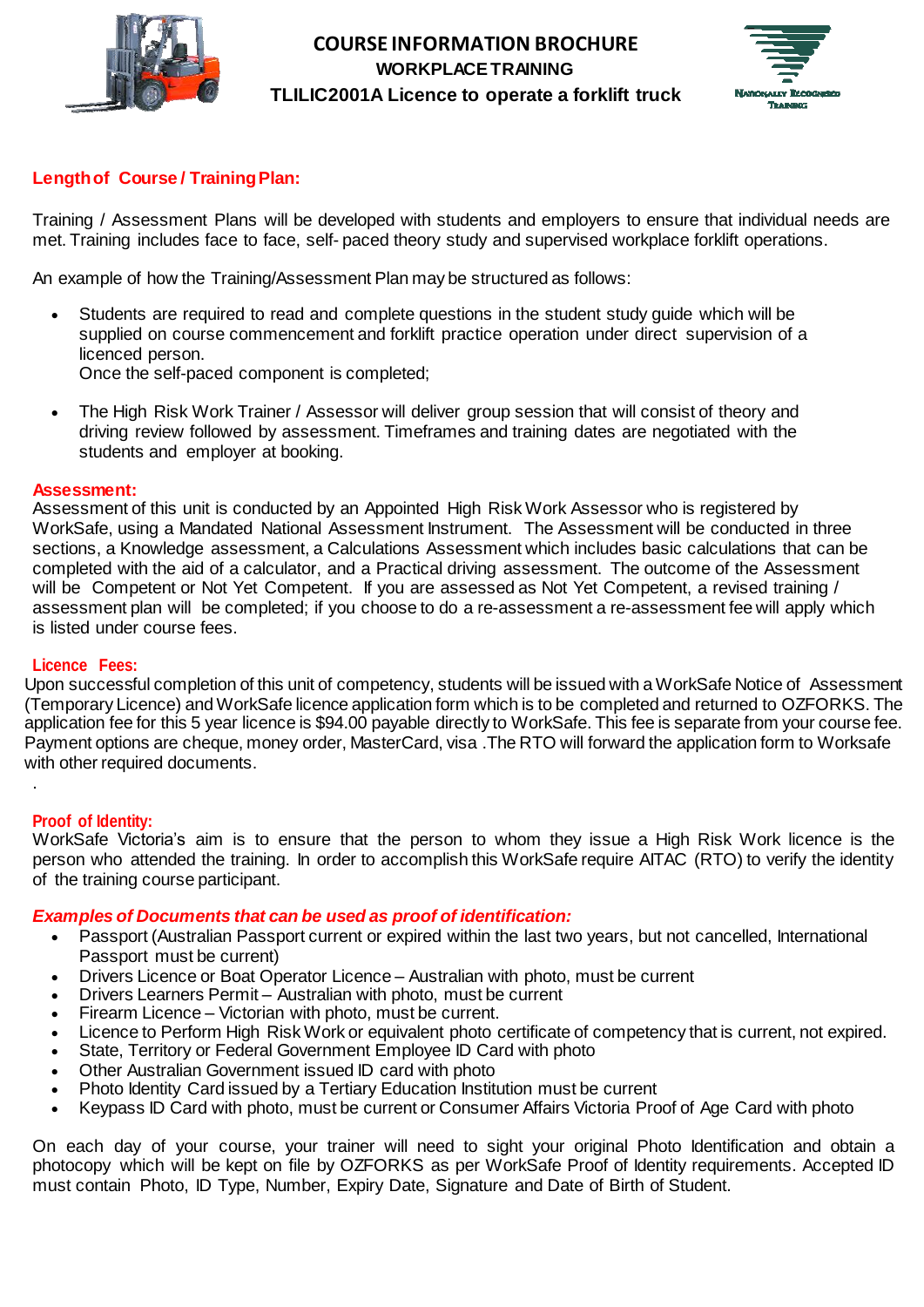



#### **Enrolment Process:**

The employer must ensure that all potential students are given this course information prior to enrolment so they can make an informed choice about their enrolment with OZFORKS. Completed Enrolment forms need to be returned to OZFORKS who under arrangements will forward to AITAC. See contact details for both parties on last page of this brochure.

#### **Individual Needs:**

If you have any individual needs that may impact on your enrolment in this course, please contact OZFORKS to discuss how we can assist you. Verbal assessments can be conducted where a student has Language, literacy and numeracy needs.

#### **National Recognition:**

As an RTO, AITAC will Nationally Recognise credentials issued by another RTO from any State/Territory of Australia. If you can demonstrate that you have completed any relevant qualifications or statementsof attainment through another RTO after establishing authenticityAITAC P/L will recognize these. National Recognition will be done at no cost to the student and will not require any further assessment. For further information or to apply contact AITAC P/L.

#### **Credit Transfer:**

Where you can demonstrate that you have completed any relevant qualifications, statements of attainmentor other formal learning, after establishing authenticity AITAC P/L will transfer credit where applicable to the course in which you are currently enrolled. For further information or to apply contact AITAC P/L.

#### **RecognitionofPriorLearning(RPL):**

Recognition of Prior Learning is a process by which a prospective student can demonstrate knowledge and competencies currently held, as a result of past experience or training, and through this, possibly gain credit towards the unit of competency. For this unit of competency, you can only apply to RPL the training component. If you are successful in your RPL application, you will still need to complete the Mandated National High Risk Work Assessment for this unit. The fee for your RPL application against the training component of this course is \$250 per unit. If you are successful in your RPL application you will be able to sit the Mandated National High Risk Work Assessment which will attract a fee of \$220 per unit. If you are not successful in your RPL application against the training component, an individual Training Plan will be developed to ensure you gain the required knowledge. The cost of this training will be worked out on a case by case basis by Star AITAC P/L and notified prior to commencing; however the total cost of your RPL application, training and licence assessment will not exceed \$445 per person. If you want more information on RPL please contact ITA for the RPL application.

#### **RefundPolicy**

- If the employer / student withdraws 7 days or more prior to the course commencement dates: full refund of course fee, less \$50 administration fee per enrolled student.
- If the employer / student withdraws less than 7 days, but more than two business days prior to the course commencement date: 50% of course fee will be charged.
- If the employer / student withdraws less than two business days prior to the course commencement date: Course fees are non-refundable
- If the course is cancelled by OZFORKS, the employer / student will be offered the option to reschedule the training, or will be entitled to a full refund of all monies paid in advance for the enrolled course.
- Course fees are non-transferable